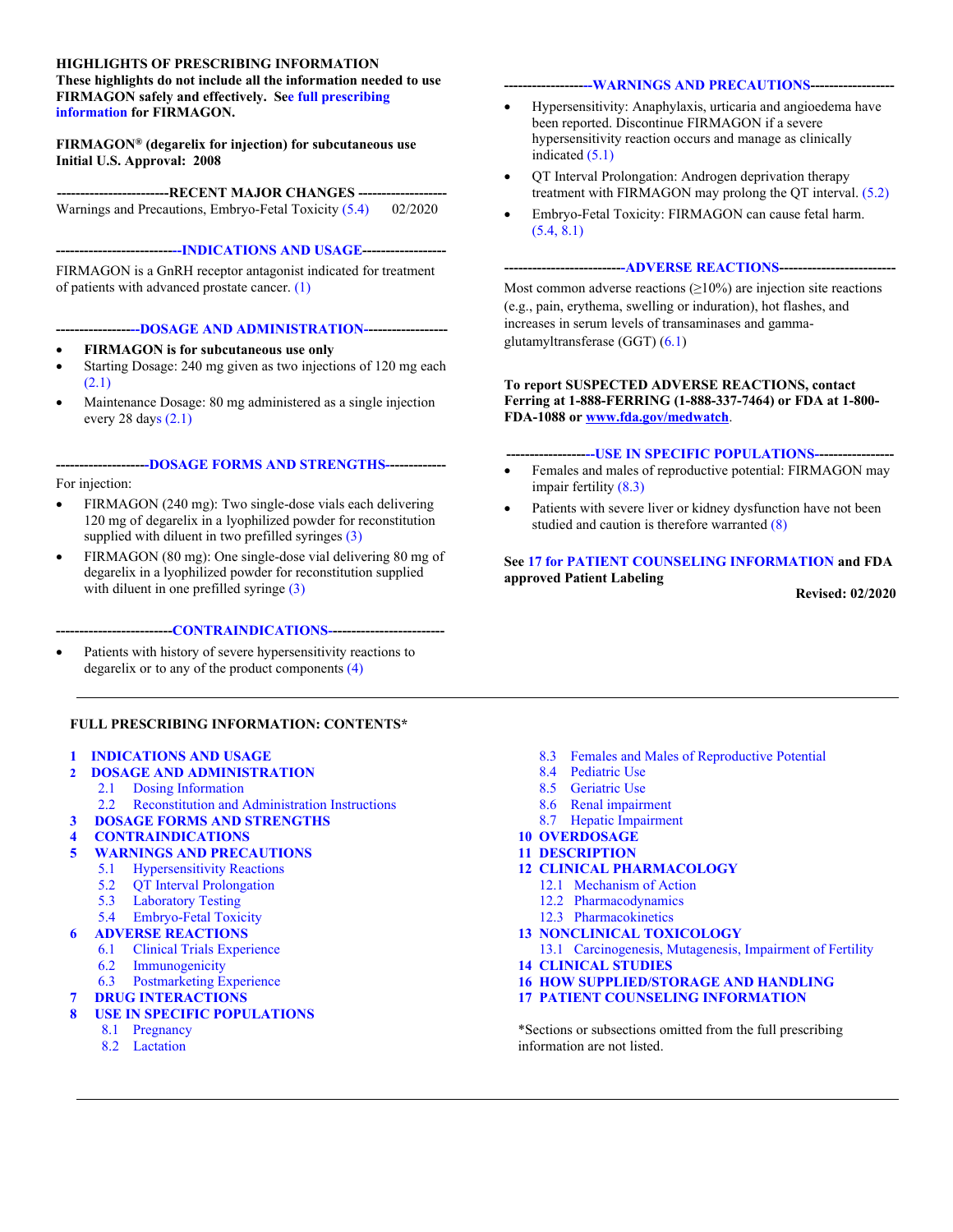# **FULL PRESCRIBING INFORMATION**

## **1 INDICATIONS AND USAGE**

FIRMAGON<sup>®</sup> is indicated for treatment of patients with advanced prostate cancer.

## **2 DOSAGE AND ADMINISTRATION**

### **2.1 Dosing information**

FIRMAGON is administered as a subcutaneous injection in the abdominal region only at the dosages in [Table 1](#page-1-1)  below.

| <b>Starting Dosage</b>                                                                               | <b>Maintenance Dosage – Administered once</b><br>every 28 days                                                                                                |
|------------------------------------------------------------------------------------------------------|---------------------------------------------------------------------------------------------------------------------------------------------------------------|
| 240 mg given as two subcutaneous<br>injections of 120 mg at a concentration of<br>$40 \text{ mg/mL}$ | The first maintenance dose should be given<br>28 days after the starting dose.<br>80 mg given as one subcutaneous injection<br>at a concentration of 20 mg/mL |

**Table 1: FIRMAGON Recommended Dosages** 

# **2.2 Reconstitution and Administration Instructions FIRMAGON is to be administered by a healthcare professional only**.

Before administering FIRMAGON read the Instructions for reconstitution and administration carefully.

As with other drugs administered by subcutaneous injection, the injection site should vary periodically. Injections should be given only in areas of the abdomen that will not be exposed to pressure, e.g., not close to waistband or belt nor close to the ribs.

FIRMAGON is supplied as a powder to be reconstituted with Sterile Water for Injection, USP.

- Starting dose (240 mg): Two single-dose vials each delivering 120 mg of degarelix in a white to off-white lyophilized powder for reconstitution supplied with diluent in two prefilled syringes. Each vial is to be reconstituted with a prefilled syringe containing 3 mL of Sterile Water for Injection. 3 mL is withdrawn to deliver 120 mg degarelix at a concentration of 40 mg/mL.
- Maintenance dose (80 mg): One single-dose vial delivering 80 mg of degarelix in a white to off-white lyophilized powder for reconstitution supplied with diluent in one prefilled syringe. Each vial is to be reconstituted with a prefilled syringe containing 4.2 mL of Sterile Water for Injection. 4 mL is withdrawn to deliver 80 mg degarelix at a concentration of 20 mg/mL.

Follow the instructions for reconstitution closely and read the complete instructions before performing the subcutaneous injection.

Reconstituted drug must be administered within **one hour** after addition of Sterile Water for Injection, USP.

Do not shake the vials.

<span id="page-1-1"></span><span id="page-1-0"></span>Follow aseptic technique.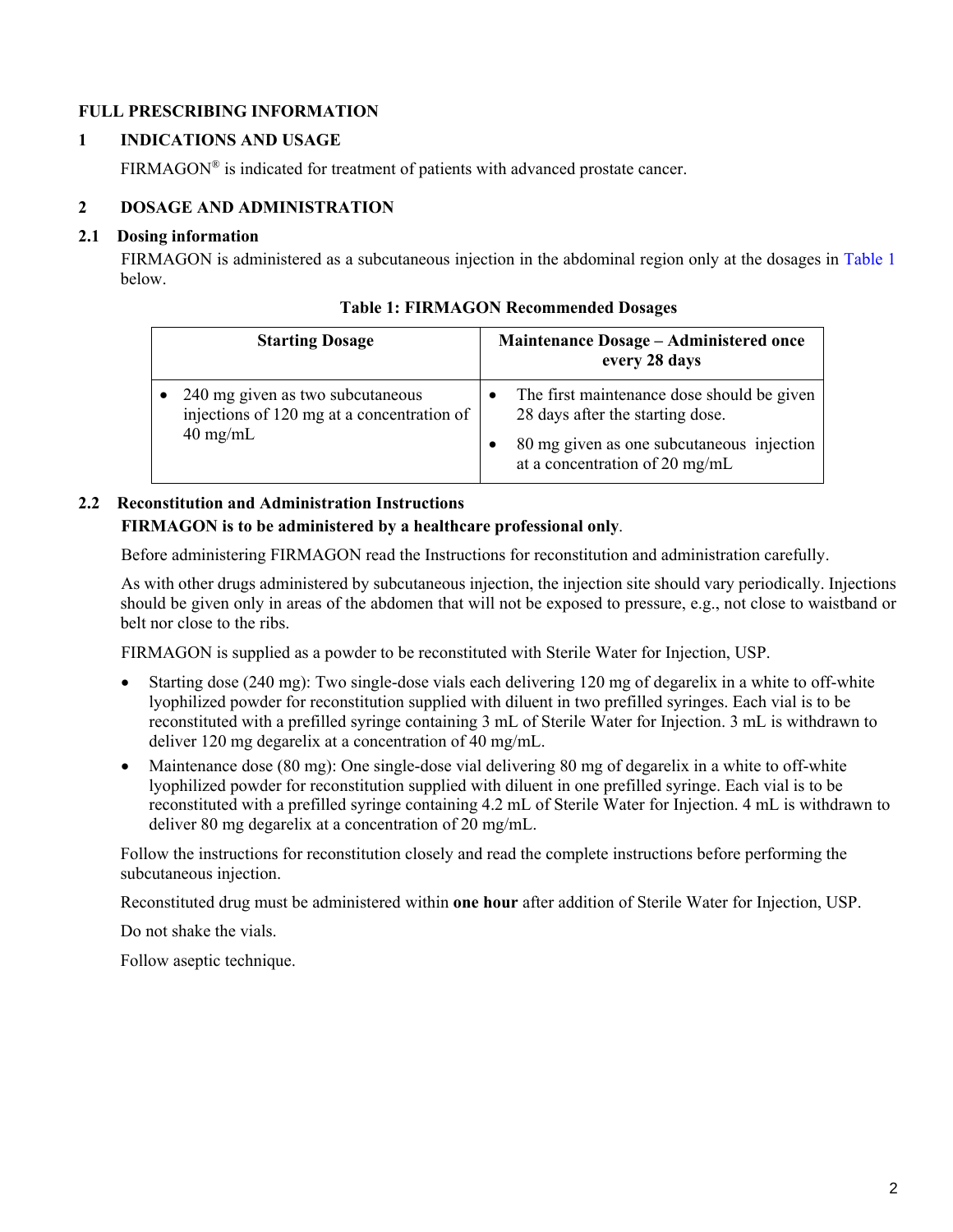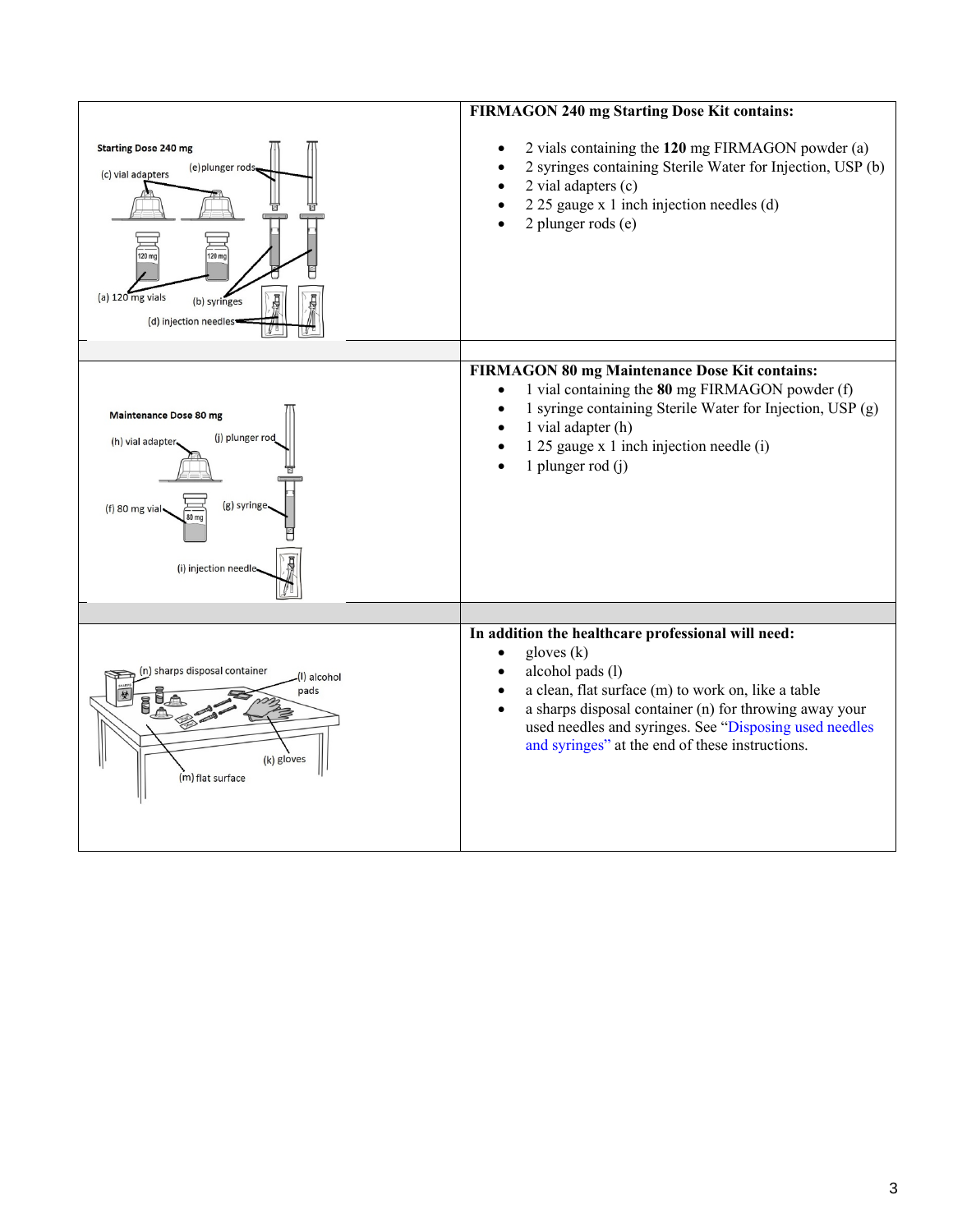## **The drug product must be prepared using the following instructions:**

*NOTE: The mixing process must be repeated for the two injections of the Starting Dose prior to injecting the product into the patient's abdomen.*

|                  | Step 1: Attaching the vial adaptor to the vial                                                                                                                                                                                                                                                                                                                                                                    |
|------------------|-------------------------------------------------------------------------------------------------------------------------------------------------------------------------------------------------------------------------------------------------------------------------------------------------------------------------------------------------------------------------------------------------------------------|
|                  | Thoroughly wash your hands using soap and water and<br>put on a pair of clean gloves.<br>Place all the supplies required on a clean surface.<br>Check that there is powder in the FIRMAGON vial and<br>that the Sterile Water for Injection, USP is clear and free<br>from particles.<br><b>IMPORTANT:</b> DO NOT USE if there is no powder in the vial or<br>the Sterile Water for Injection, USP is discolored. |
|                  |                                                                                                                                                                                                                                                                                                                                                                                                                   |
|                  | Uncap the vial containing the FIRMAGON powder (o).<br>Wipe the vial rubber stopper with an alcohol pad.<br><b>IMPORTANT:</b> Do not touch the top of the vial after wiping.                                                                                                                                                                                                                                       |
| o) vial          |                                                                                                                                                                                                                                                                                                                                                                                                                   |
|                  | Peel off the seal from the vial adaptor cover.                                                                                                                                                                                                                                                                                                                                                                    |
| (p) vial adapter | <b>IMPORTANT:</b> Do not touch the vial adapter.<br>Firmly press the vial adaptor $(p)$ onto the vial containing<br>the FIRMAGON powder until the adaptor snaps into<br>place.                                                                                                                                                                                                                                    |
|                  | Pull the vial adaptor cover off the vial.                                                                                                                                                                                                                                                                                                                                                                         |
|                  |                                                                                                                                                                                                                                                                                                                                                                                                                   |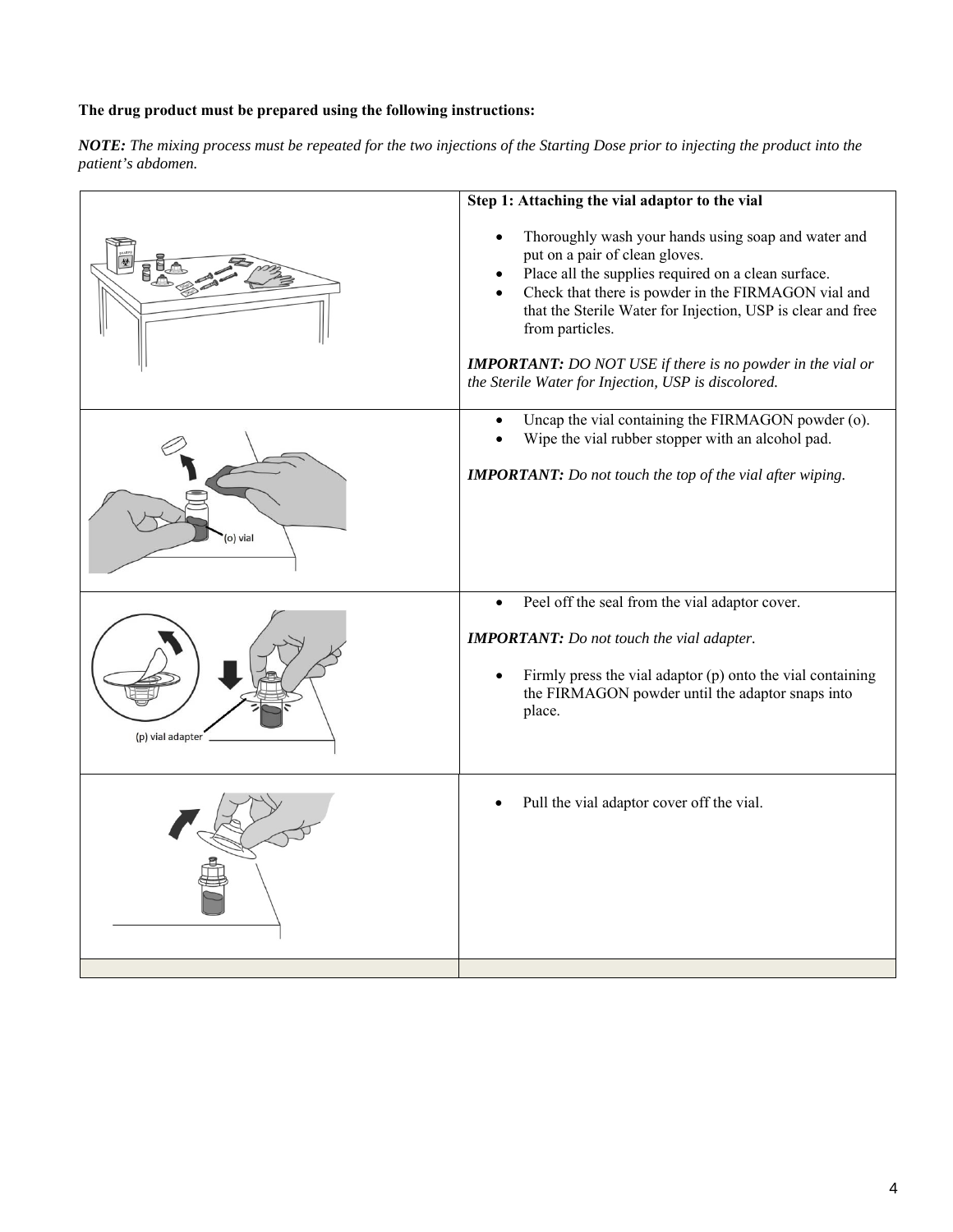| (q) plunger rod<br>(s) flange<br>r) syringe     | Step 2: Assembling the syringe<br>Insert the plunger rod $(q)$ into the prefilled syringe<br>containing Sterile Water for Injection, USP (r) and screw<br>the plunger rod clockwise to tighten.<br><b>IMPORTANT:</b> Do not pull the back stopper (flange) $(s)$ off the<br>syringe.<br>NOTE: You will only feel light resistance screwing the plunger rod<br>in position. |
|-------------------------------------------------|----------------------------------------------------------------------------------------------------------------------------------------------------------------------------------------------------------------------------------------------------------------------------------------------------------------------------------------------------------------------------|
| (t) syringe plug<br>(u) Luer<br>lock<br>adapter | Step 3: Transferring Sterile Water for Injection, USP from the<br>syringe to the vial<br><b>Unscrew</b> the gray syringe plug (t) attached to the Luer<br>lock adaptor on the syringe.<br><b>IMPORTANT:</b> Do not pull off the Luer lock adaptor $(u)$ .                                                                                                                  |
|                                                 | Carefully twist the prefilled syringe containing Sterile<br>$\bullet$<br>Water for Injection, USP onto the vial adapter on the<br>FIRMAGON powder vial, until it is tight.<br><b>IMPORTANT:</b> Be careful not to over twist the syringe.                                                                                                                                  |
|                                                 | Press the plunger slowly to transfer all the Sterile Water<br>$\bullet$<br>for Injection, USP from the syringe to the FIRMAGON<br>powder vial.                                                                                                                                                                                                                             |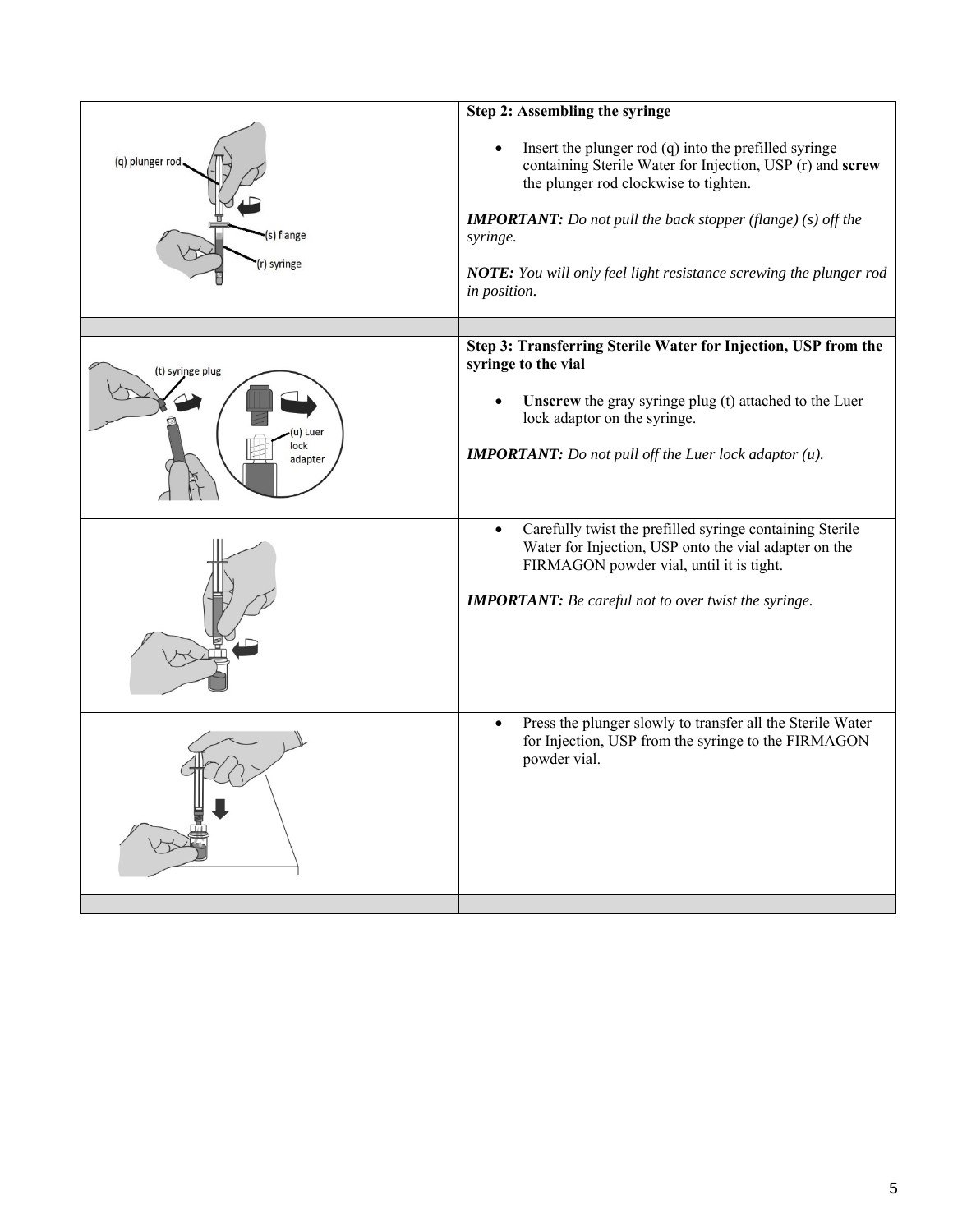|                      | With the syringe still attached to the vial adaptor, swirl<br>gently until the liquid is clear with no powder or<br>visible particles.<br><b>IMPORTANT:</b><br>Do not shake the vial as this will cause bubbles.<br>Reconstitute just prior to administration.<br>NOTE: If the powder adheres to the side of the vial, tilt the vial<br>slightly. A ring of small air bubbles on the surface of the liquid is<br>acceptable.<br>Reconstitution time can take up to 15 min but usually takes a few<br>minutes. |
|----------------------|---------------------------------------------------------------------------------------------------------------------------------------------------------------------------------------------------------------------------------------------------------------------------------------------------------------------------------------------------------------------------------------------------------------------------------------------------------------------------------------------------------------|
|                      | Step 5: Transferring the liquid to the syringe<br>Turn the vial completely upside down and pull down the<br>plunger to withdraw all of the reconstituted liquid<br>from the vial to the syringe.<br>Tap the syringe gently with your fingers to raise air<br>bubbles in the syringe tip.<br>Press the plunger to the line marked on the syringe to<br>expel all air bubbles.                                                                                                                                  |
|                      | Step 6: Preparing the syringe for injection<br>Holding the vial adaptor detach the syringe from the vial<br>by unscrewing the syringe from the vial adaptor.<br>NOTE: Reconstitute just prior to administration.                                                                                                                                                                                                                                                                                              |
| (v) injection needle | While holding the syringe with the tip pointing up, screw<br>$\bullet$<br>the injection needle (v) clockwise (right) onto the<br>syringe.                                                                                                                                                                                                                                                                                                                                                                     |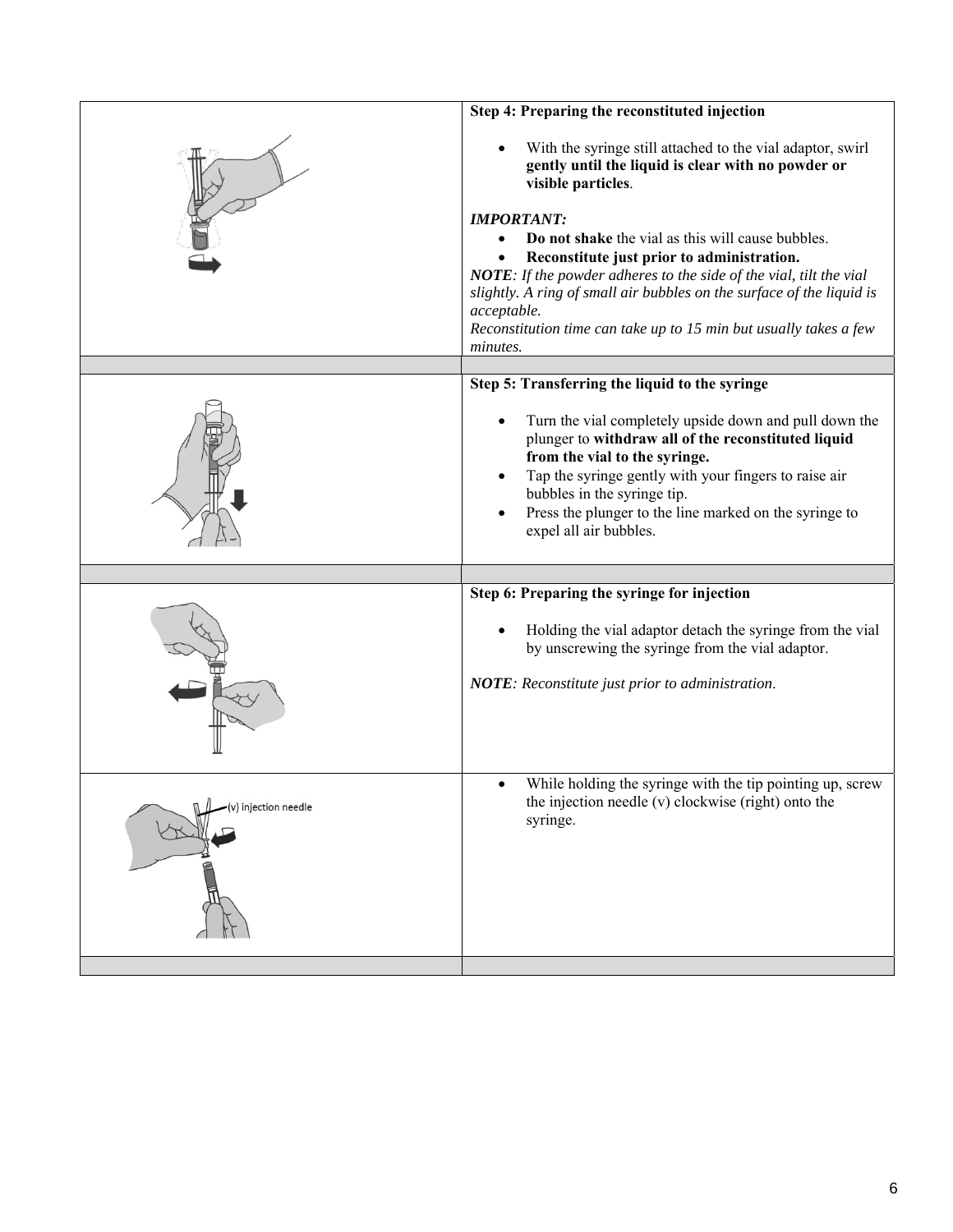|                                    | Step 7: Preparing the patient                                                                                                                                                                                                                                                                                                                                                                                                                                                       |
|------------------------------------|-------------------------------------------------------------------------------------------------------------------------------------------------------------------------------------------------------------------------------------------------------------------------------------------------------------------------------------------------------------------------------------------------------------------------------------------------------------------------------------|
|                                    | Select one of the four available injection sites on the<br>abdomen.<br><b>IMPORTANT:</b><br>Do not inject in areas where the patient will be<br>$\circ$<br>exposed to pressure, such as area around the belt of<br>the waistband or close to the ribs.<br>Vary the injection site periodically during treatment<br>O<br>to minimize discomfort to the patient.<br>Clean the injection site with an alcohol pad.                                                                     |
|                                    | Step 8: Performing the injection                                                                                                                                                                                                                                                                                                                                                                                                                                                    |
| w) needle shield<br>) needle cover | Move the needle shield (w) away from the needle and<br>carefully remove the needle cover $(x)$ .                                                                                                                                                                                                                                                                                                                                                                                    |
|                                    | Pinch and elevate the skin of the abdomen.<br>$\bullet$                                                                                                                                                                                                                                                                                                                                                                                                                             |
| 00:00:30                           | Insert the needle into the skin at a 45 degree angle all<br>the way to the hub.<br>Do not inject into a vein or muscle. Gently pull back the<br>$\bullet$<br>plunger to check if blood is aspirated.<br><b>IMPORTANT:</b> If blood appears in the syringe, the product<br>should not be injected. Discontinue the injection and discard the<br>syringe and the needle (reconstitute a new dose for the patient).<br>Perform a slow, deep subcutaneous injection over 30<br>seconds. |
|                                    | Remove the needle and then release the skin.<br>$\bullet$                                                                                                                                                                                                                                                                                                                                                                                                                           |
|                                    | <b>IMPORTANT:</b> Do not rub the injection site after retracting the<br>needle.                                                                                                                                                                                                                                                                                                                                                                                                     |
|                                    |                                                                                                                                                                                                                                                                                                                                                                                                                                                                                     |
|                                    | Step 9: Locking the needle into the shield<br>Position the needle shield approximately 45 degrees to a<br>$\bullet$<br>flat surface.<br>Press down with a firm, quick motion until a distinct,<br>$\bullet$<br>audible "click" is heard.                                                                                                                                                                                                                                            |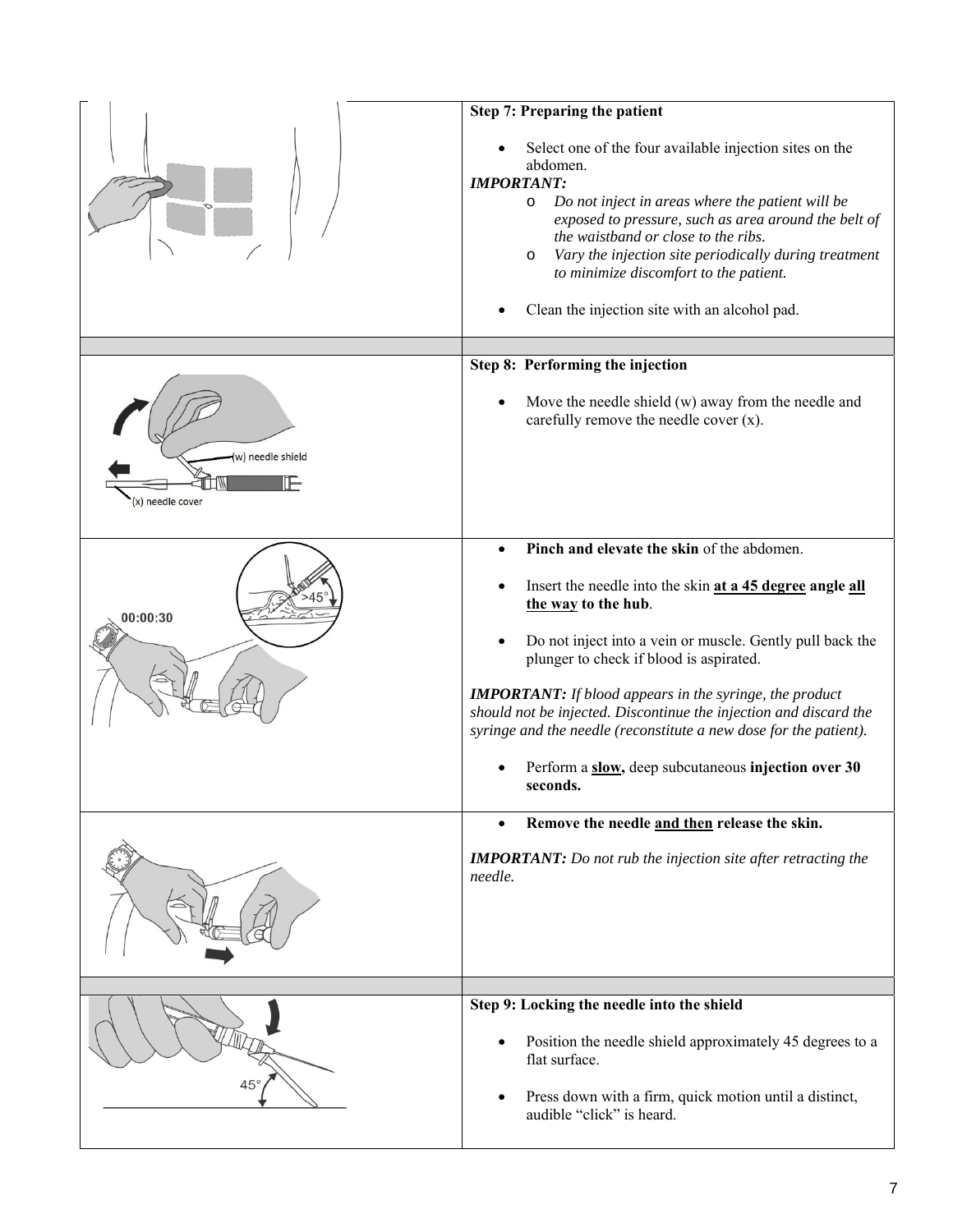

### **Disposing used needles and syringes**

- Put used alcohol swabs, needles and syringes in an FDA-cleared sharps disposal container right away after use. **Do not throw away loose needles and syringes in the trash.**
- For more information about safe sharps disposal, go to the FDA's website at: http://www.fda.gov/safesharpsdisposal.

## **3 DOSAGE FORMS AND STRENGTHS**

For injection:

- FIRMAGON (240 mg): Two single-dose vials each delivering 120 mg of degarelix in a white to off-white lyophilized powder for reconstitution supplied with diluent in two prefilled syringes.
- FIRMAGON (80 mg): One single-dose vial delivering 80 mg of degarelix in a white to off-white lyophilized powder for reconstitution supplied with diluent in one prefilled syringe.

## **4 CONTRAINDICATIONS**

FIRMAGON is contraindicated in patients with history of severe hypersensitivity to degarelix or to any of the product components *[\[see Warnings and Precautions \(5.1\)\]](#page-7-0)*.

## **5 WARNINGS AND PRECAUTIONS**

### **5.1 Hypersensitivity Reactions**

FIRMAGON is contraindicated in patients with history of severe hypersensitivity to degarelix or to any of the product components *[\[see Contraindications \(4\)\].](#page-7-0)*

Hypersensitivity reactions, including anaphylaxis, urticaria and angioedema, have been reported post-marketing with FIRMAGON.

<span id="page-7-1"></span><span id="page-7-0"></span>In case of a severe hypersensitivity reaction, discontinue FIRMAGON immediately if the injection has not been completed, and manage as clinically indicated. Patients with a known history of severe hypersensitivity reactions to FIRMAGON should not be re-challenged with FIRMAGON.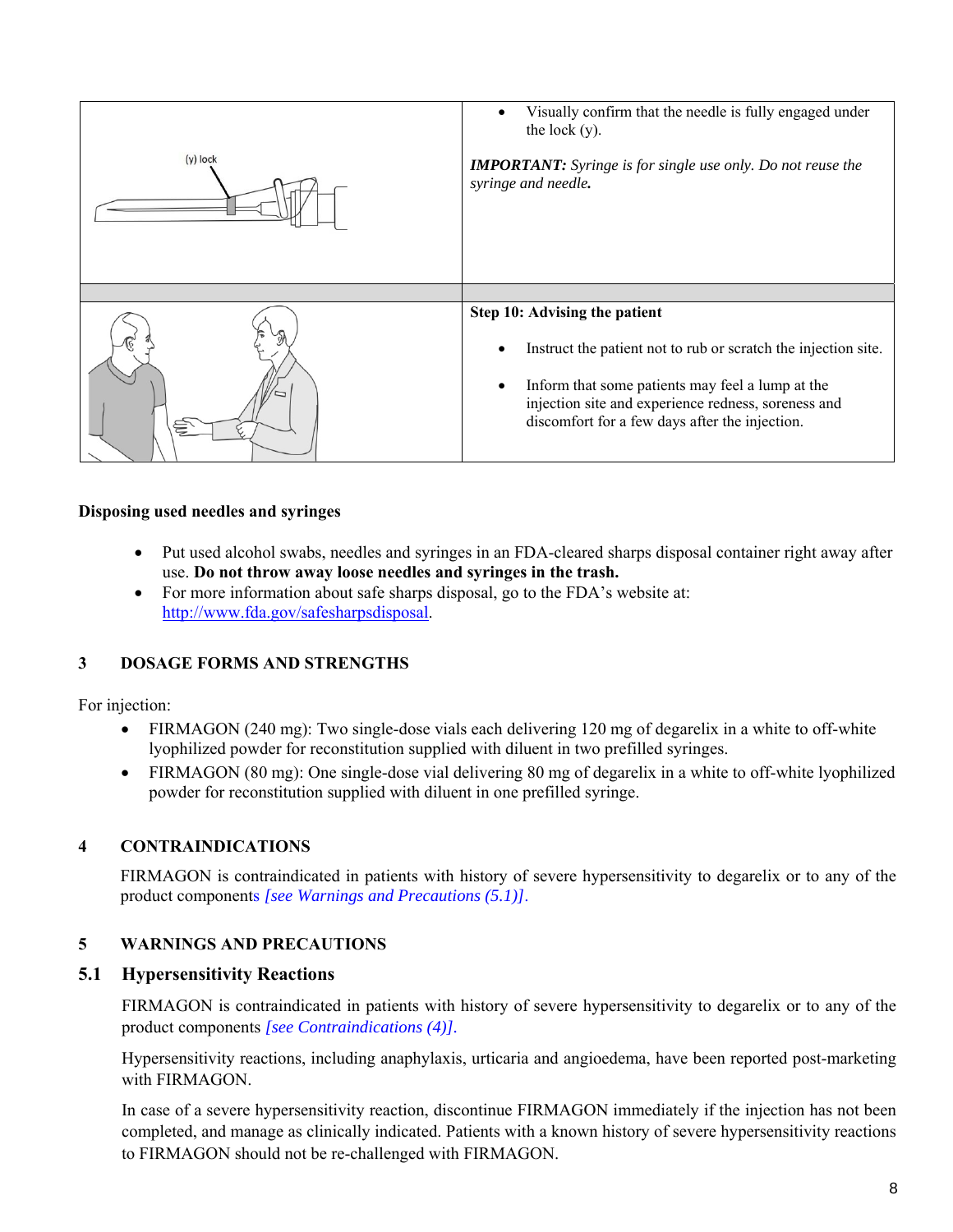# **5.2 QT Interval Prolongation**

Androgen deprivation therapy may prolong the QT interval. Providers should consider whether the benefits of androgen deprivation therapy outweigh the potential risks in patients with congenital long QT syndrome, congestive heart failure, frequent electrolyte abnormalities, and in patients taking drugs known to prolong the QT interval. Electrolyte abnormalities should be corrected. Consider periodic monitoring of electrocardiograms and electrolytes.

In the randomized, active-controlled trial comparing FIRMAGON to leuprolide, periodic electro-cardiograms were performed. Seven patients, three  $(1\%)$  in the pooled degarelix group and four (2%) patients in the leuprolide 7.5 mg group, had a  $\text{OTeF} \geq 500$  msec. From baseline to end of study, the median change for FIRMAGON was 12.3 msec and for leuprolide was 16.7 msec.

# **5.3 Laboratory Testing**

FIRMAGON results in suppression of the pituitary gonadal system. Results of diagnostic tests of the pituitary gonadotropic and gonadal functions conducted during and after FIRMAGON may be affected. The therapeutic effect of FIRMAGON should be monitored by measuring serum concentrations of prostate-specific antigen (PSA) periodically. If PSA increases, serum concentrations of testosterone should be measured.

# **5.4 Embryo-Fetal Toxicity**

Based on findings in animal studies, FIRMAGON can cause fetal harm and loss of pregnancy when administered to a pregnant woman. In animal developmental and reproductive toxicity studies in rats and rabbits, oral administration of degarelix during organogenesis caused embryo-fetal lethality and abortion as well as increased post-implantation loss and decreased the number of live fetuses in animals at doses less than the clinical loading dose based on body surface area. Advise pregnant patients and females of reproductive potential of the potential risk to the fetus *[\[see Use in Specific Populations \(8.1\)\].](#page-10-0)*

## **6 ADVERSE REACTIONS**

# **6.1 Clinical Trials Experience**

Because clinical trials are conducted under widely varying conditions, adverse reaction rates observed in the clinical trials of a drug cannot be directly compared to rates in the clinical trials of another drug and may not reflect the rates observed in practice.

FIRMAGON was studied in a randomized, open-label trial in which patients with prostate cancer were randomized to receive FIRMAGON (subcutaneous) or leuprolide (intramuscular) monthly for 12 months *[\[see Clinical Studies](#page-14-0)  [\(14\)\]](#page-14-0)*.

The most common adverse reactions  $(\geq 10\%)$  during FIRMAGON therapy are injection site reactions (e.g., pain, erythema, swelling or induration), hot flashes, and increases in serum levels of transaminases and gammaglutamyltransferase (GGT). The majority of the adverse reactions were Grade 1 or 2, with Grade 3/4 adverse reaction incidences of 1% or less.

<span id="page-8-0"></span>Adverse reactions reported in  $\geq$  5% of patients treated with FIRMAGON (subcutaneous) 240 mg starting dose and then 80 mg maintenance dose once every 28 days or who were treated with 7.5 mg of leuprolide (intramuscular) every 28 days are shown in [Table 2.](#page-9-0)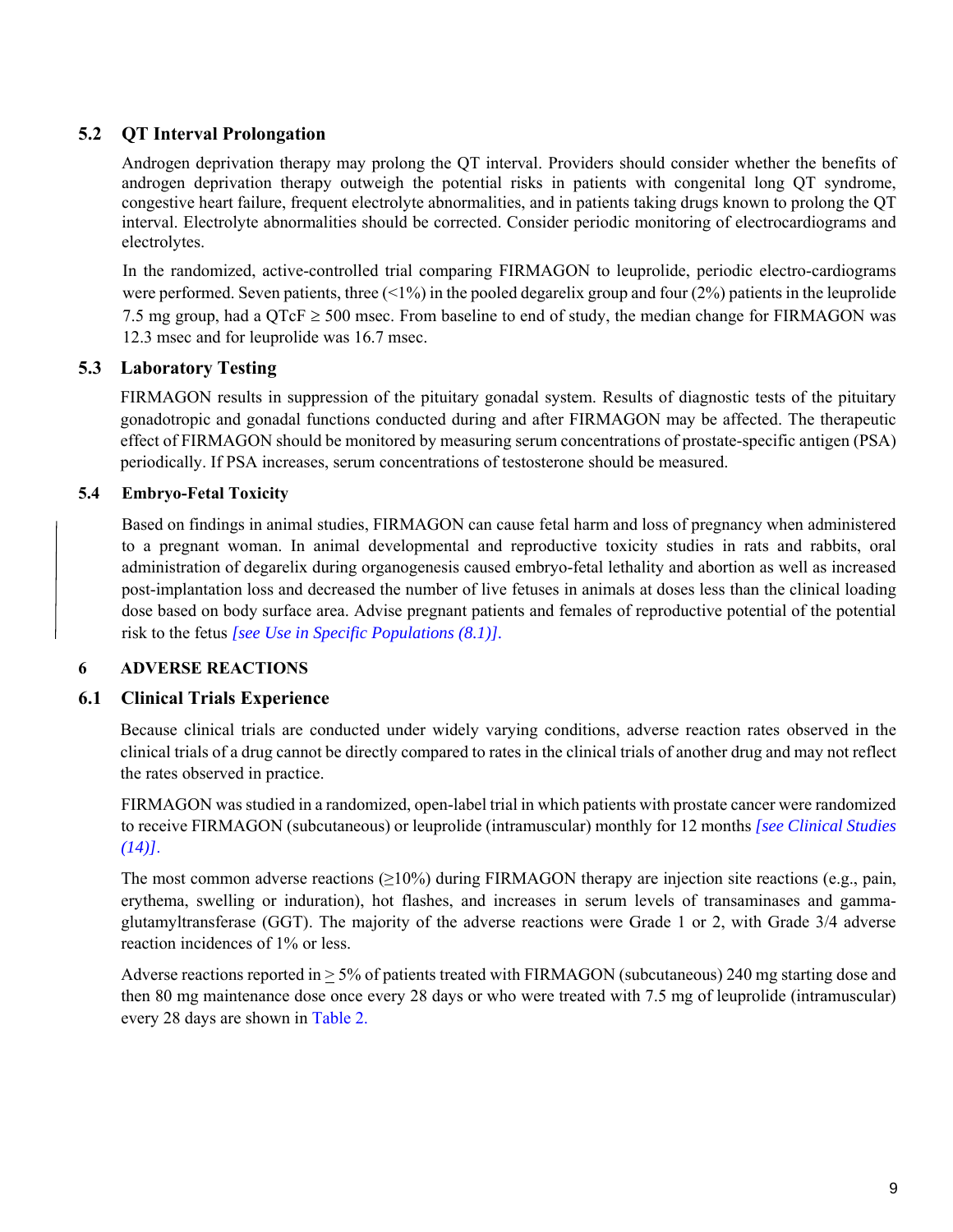|                                       | <b>FIRMAGON</b> | Leuprolide       |
|---------------------------------------|-----------------|------------------|
|                                       | 240/80 mg       | $7.5 \text{ mg}$ |
|                                       | (subcutaneous)  | (intramuscular)  |
|                                       | $N = 207$       | $N = 201$        |
| Any adverse reaction                  | 79%             | 78%              |
| Body as a whole                       |                 |                  |
| Injection site reactions <sup>a</sup> | 35%             | $<1\%$           |
| Weight increase                       | 9%              | 12%              |
| Chills                                | 5%              | $0\%$            |
| Cardiovascular system                 |                 |                  |
| Hot flash                             | 26%             | 21%              |
| Hypertension                          | 6%              | 4%               |
| Digestive system                      |                 |                  |
| Increases in Transaminases            | 10%             | 5%               |
| and GGT                               |                 |                  |
| Constipation                          | 5%              | 5%               |
| Musculoskeletal system                |                 |                  |
| Back pain                             | 6%              | 8%               |
| Arthralgia                            | 5%              | 9%               |
| Urogenital system                     |                 |                  |
| Urinary tract infection               | 5%              | 9%               |

Table 2: Adverse Reactions Reported in  $\geq$  5% of Patients

<sup>a</sup> Includes pain, erythema, swelling, induration, or nodule.

The following adverse reactions occurred in 1 to  $<$  5% of patients treated with FIRMAGON:

*Body as a whole:* Asthenia, fatigue, fever, night sweats

*Digestive system:* Nausea

*Nervous system:* Dizziness, headache, insomnia

The following adverse reactions, not already listed, occurred in  $\geq 1\%$  of patients treated in any study with FIRMAGON:

*Reproductive System:* Erectile dysfunction, testicular atrophy *Endocrine Disorders:* Gynecomastia *General*: Hyperhidrosis *Gastrointestinal*: Diarrhea

### *Injection Site Reactions*

The most frequently reported adverse reactions at the injection sites were pain (28%), erythema (17%), swelling (6%), induration (4%) and nodule (3%). These adverse reactions were mostly transient, of mild to moderate intensity, occurred primarily with the starting dose and led to few discontinuations  $\leq 1\%$ ). Grade 3 injection site reactions occurred in 2% or less of patients receiving FIRMAGON.

## *Hepatic Laboratory Abnormalities*

Hepatic laboratory abnormalities were primarily Grade 1 or 2 and were generally reversible. Grade 3 hepatic laboratory abnormalities occurred in less than 1% of patients.

### *FIRMAGON Extension Study*

<span id="page-9-0"></span>The safety of FIRMAGON administered once every 28 days was evaluated further in an extension study (NCT00451958) in 385 patients who completed the above active-controlled trial. Of the 385 patients, 251 patients continued treatment with FIRMAGON and 135 patients crossed over treatment from leuprolide to FIRMAGON.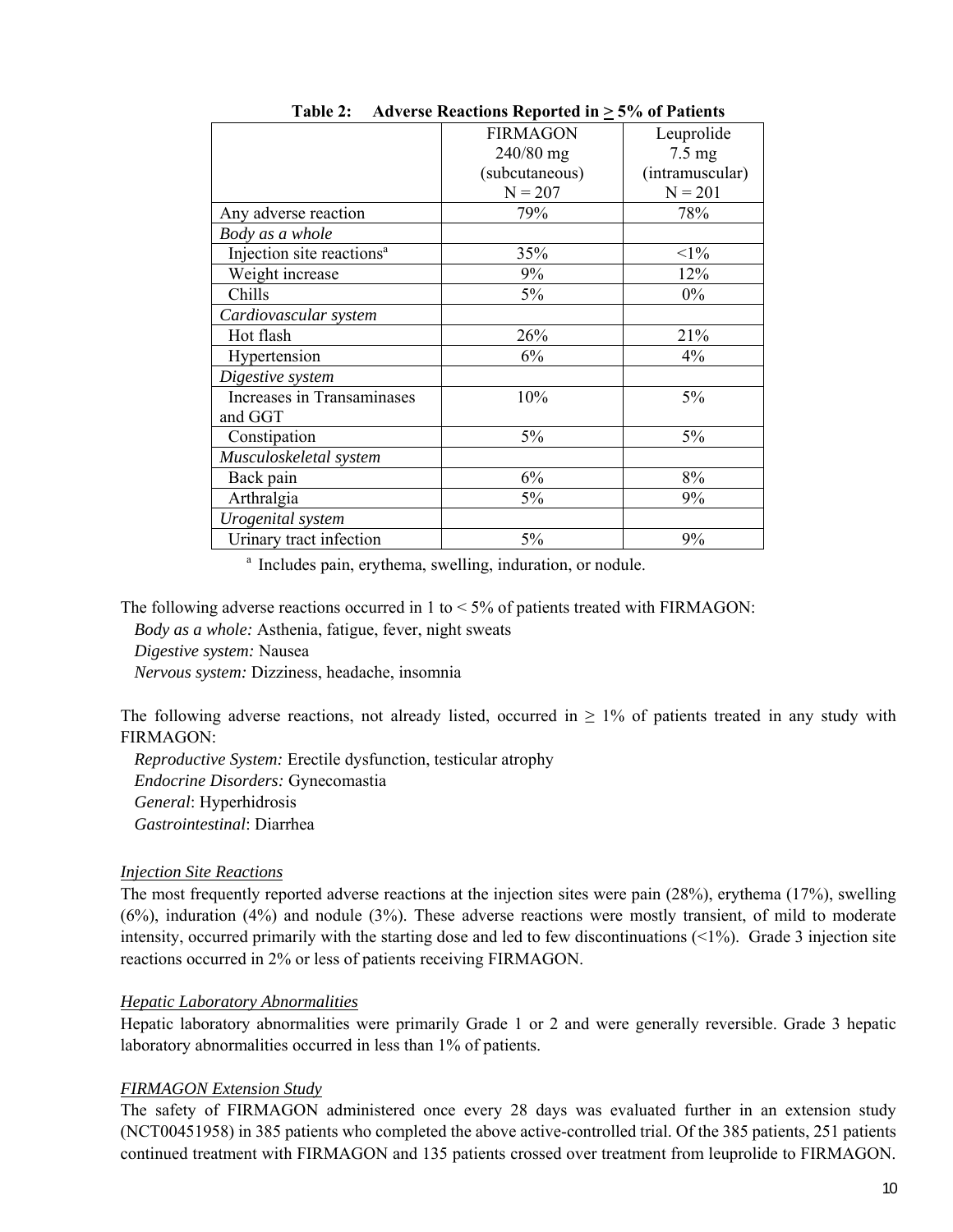The median treatment duration on the extension study was approximately 43 months (range 1 to 58 months). The most common adverse reactions reported in >10% of the patients were injection site reactions (e.g., pain, erythema, swelling, induration or inflammation), pyrexia, hot flush, weight loss or gain, fatigue, increases in serum levels of hepatic transaminases and GGT. One percent of patients had injection site infections including abscess. Hepatic laboratory abnormalities in the extension study included the following: Grade 1/2 elevations in hepatic transaminases occurred in 47% of patients and Grade 3 elevations occurred in 1% of patients.

## **6.2 Immunogenicity**

As with all peptides, there is potential for immunogenicity. The detection of antibody formation is highly dependent on the sensitivity and specificity of the assay. Additionally, the observed incidence of antibody (including neutralizing antibody) positivity in an assay may be influenced by several factors including assay methodology, sample handling, timing of sample collection, concomitant medications, and underlying disease.

### *Anti-Degarelix Antibodies*

Anti-degarelix antibody development has been observed in 10% of patients after treatment with FIRMAGON for 1 year. There is no indication that the efficacy or safety of FIRMAGON treatment is affected by antibody formation.

### **6.3 Postmarketing Experience**

The following adverse reactions have been identified during post-approval use of FIRMAGON. Because these reactions are reported voluntarily from a population of uncertain size, it is not always possible to reliably estimate their frequency or establish a causal relationship to drug exposure.

### *Changes in bone density*

Decreased bone density has been reported in the medical literature in men who have had orchiectomy or who have been treated with a GnRH agonist. It can be anticipated that long periods of medical castration in men will result in decreased bone density.

## **7 DRUG INTERACTIONS**

No drug-drug interaction studies were conducted.

Degarelix is not a substrate for the human CYP450 system. Degarelix is not an inducer or inhibitor of the CYP450 system *in vitro*. Therefore, clinically significant CYP450 pharmacokinetic drug-drug interactions are unlikely.

## **8 USE IN SPECIFIC POPULATIONS**

### **8.1 Pregnancy**

### Risk Summary

The safety and efficacy of FIRMAGON have not been established in women.

<span id="page-10-0"></span>Based on findings in animal studies and mechanism of action, FIRMAGON can cause fetal harm and loss of pregnancy when administered to a pregnant woman [*[see Clinical Pharmacology \(12.1\)](#page-12-0)*]. There are no human data on the use of FIRMAGON in pregnant women to inform the drug-associated risk. In animal developmental and reproductive toxicity studies in rats and rabbits, oral administration of degarelix during organogenesis caused embryo-fetal lethality and abortion as well as increased post-implantation loss and decreased the number of live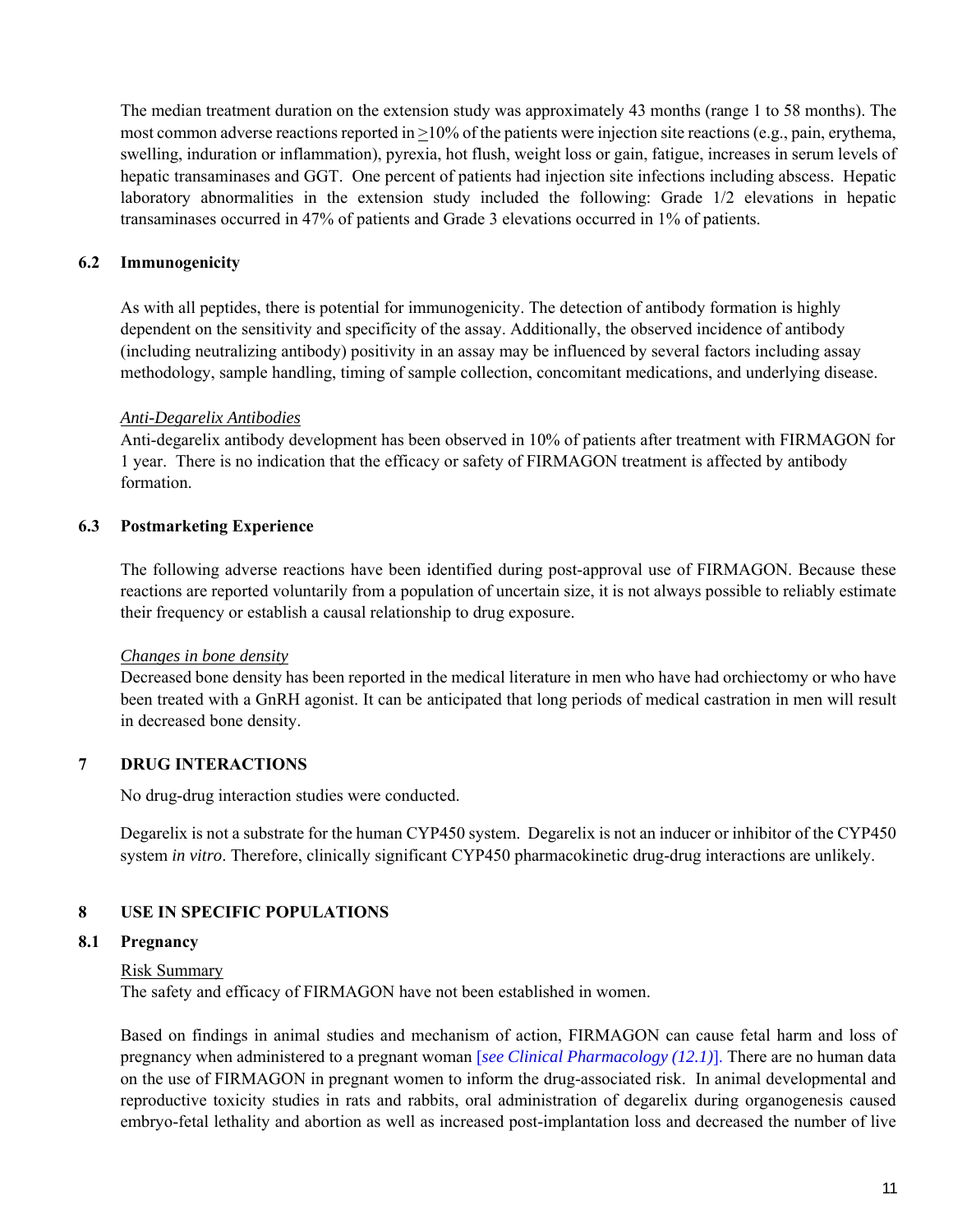fetuses in animals at doses less than the clinical loading dose based on body surface area (*[see Data](#page-11-1)*). Advise pregnant patients and females of reproductive potential of the potential risk to the fetus.

### Data

## *Animal Data*

When degarelix was given to rabbits during early organogenesis at doses of 0.002 mg/kg/day (about 0.02% of the clinical loading dose based on body surface area), there was an increase in early post-implantation loss. Degarelix given to rabbits during mid and late organogenesis at doses of 0.006 mg/kg/day (about 0.05% of the clinical loading dose based on body surface area) caused embryo/fetal lethality and abortion. When degarelix was given to female rats during early organogenesis, at doses of 0.0045 mg/kg/day (about 0.036% of the clinical loading dose based on body surface area), there was an increase in early post-implantation loss. When degarelix was given to female rats during mid and late organogenesis, at doses of 0.045 mg/kg/day (about 0.36% of the clinical loading dose based on body surface area), there was an increase in the number of minor skeletal abnormalities and variants.

### **8.2 Lactation**

The safety and efficacy of FIRMAGON have not been established in females. There are no data on the presence of degarelix in human milk, the effects on the breastfed child, or the effects on milk production. Because many drugs are present in human milk and because of the potential for serious adverse reactions in a breastfed child from degarelix, a decision should be made whether to discontinue nursing or discontinue the drug taking into account the importance of the drug to the mother.

### **8.3 Females and Males of Reproductive Potential**

### Infertility

Based on findings in animals and mechanism of action, degarelix may impair fertility in males and females of reproductive potential *[\[see Nonclinical Toxicology \(13.1\)\].](#page-14-0)*

## **8.4 Pediatric Use**

Safety and effectiveness in pediatric patients have not been established.

## **8.5 Geriatric Use**

Of the total number of subjects in clinical studies of FIRMAGON, 82% were age 65 and over, while 42% were age 75 and over. No overall differences in safety or effectiveness were observed between these subjects and younger subjects, but greater sensitivity of some older individuals cannot be ruled out.

### **8.6 Renal Impairment**

No pharmacokinetic studies in renally impaired patients have been conducted. At least 20-30% of a given dose of degarelix is excreted unchanged in the urine. A population pharmacokinetic analysis of data from the randomized study demonstrated that there is no significant effect of mild renal impairment [creatinine clearance (CrCL) 50-80 mL/min] on either the degarelix concentration or testosterone concentration. Data on patients with moderate or severe renal impairment is limited and therefore degarelix should be used with caution in patients with CrCL < 50 mL/min.

### <span id="page-11-1"></span>**8.7 Hepatic Impairment**

Patients with hepatic impairment were excluded from the randomized trial.

<span id="page-11-0"></span>A single dose of 1 mg degarelix administered as an intravenous infusion over 1 hour was studied in 16 non-prostate cancer patients with either mild (Child Pugh A) or moderate (Child Pugh B) hepatic impairment. Compared to non-prostate cancer patients with normal liver function, the exposure of degarelix decreased by 10% and 18% in patients with mild and moderate hepatic impairment, respectively. Therefore, dose adjustment is not necessary in patients with mild or moderate hepatic impairment. However, since hepatic impairment can lower degarelix exposure, it is recommended that in patients with hepatic impairment testosterone concentrations should be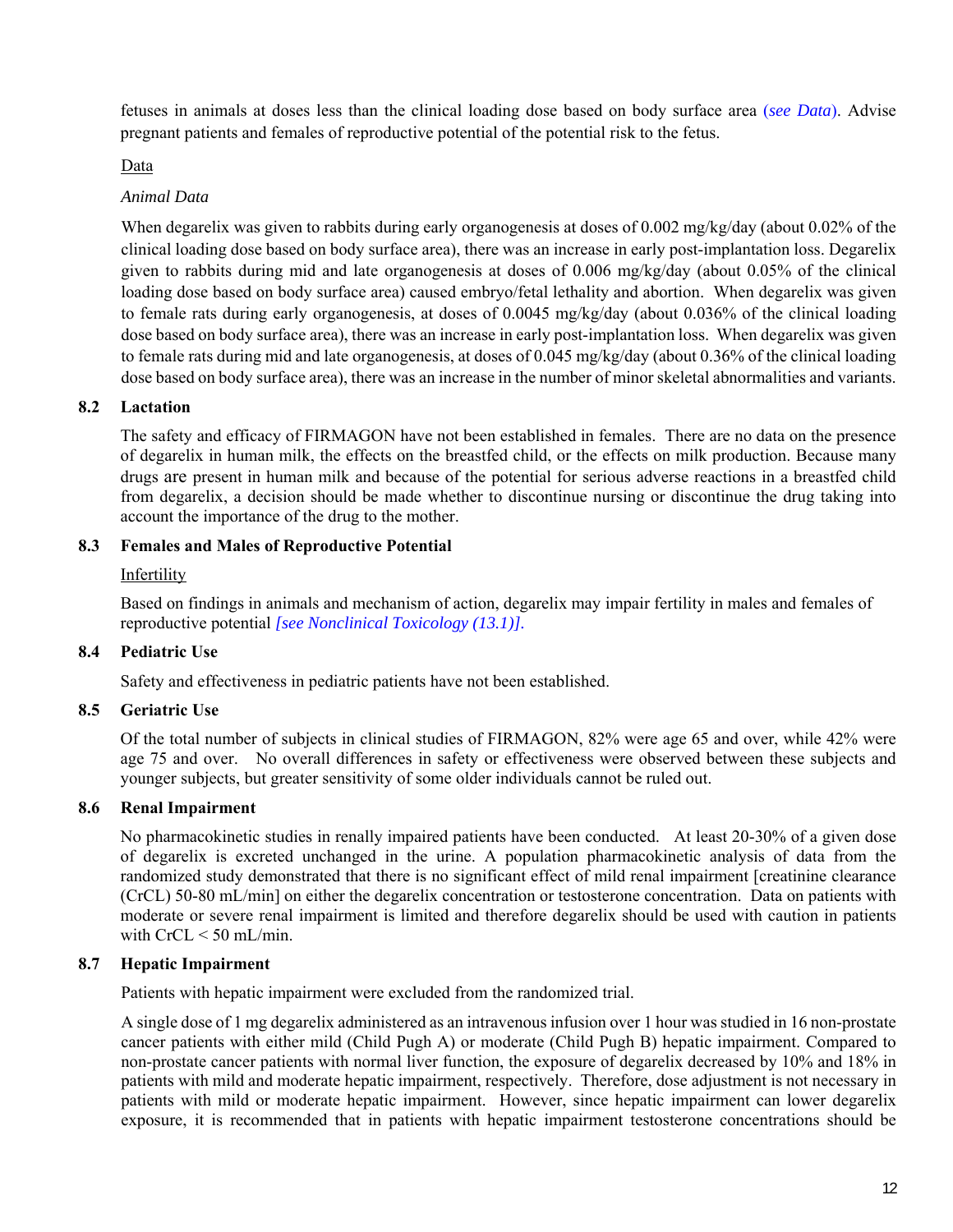monitored on a monthly basis until medical castration is achieved. Once medical castration is achieved, an everyother-month testosterone monitoring approach could be considered.

Patients with severe hepatic dysfunction have not been studied and caution is therefore warranted in this group.

## **10 OVERDOSAGE**

There have been no reports of overdose with FIRMAGON. In the case of overdose, however, discontinue FIRMAGON, treat the patient symptomatically, and institute supportive measures.

## **11 DESCRIPTION**

FIRMAGON is a sterile lyophilized powder for injection containing degarelix (as the acetate) and mannitol. Degarelix is a synthetic linear decapeptide amide containing seven unnatural amino acids, five of which are Damino acids. The acetate salt of degarelix is a white to off-white amorphous powder of low density as obtained after lyophilization.

The chemical name of degarelix is D-Alaninamide, *N*-acetyl-3-(2-naphthalenyl)-D-alanyl-4-chloro-Dphenylalanyl-3-(3-pyridinyl)-D-alanyl-L-seryl-4-[[[(4S)-hexahydro-2,6-dioxo-4-pyrimidinyl]carbonyl]amino]-L phenylalanyl-4-[(aminocarbonyl)amino]-D-phenylalanyl-L-leucyl-*N*6–(1-methylethyl)-L-lysyl-L-prolyl. It has an empirical formula of  $C_{82}H_{103}N_{18}O_{16}Cl$  and a molecular weight of 1632.3 Da.

Degarelix acetate has the following structural formula:



FIRMAGON is available in two packaging configurations:

- Starting Dose: Two vial carton with each vial delivering 120 mg of degarelix (equivalent to the median value of 126 mg degarelix acetate). Each 120 mg dose contains 150 mg mannitol.
- Maintenance Dose: One-vial carton delivering 80 mg of degarelix (equivalent to the median value of 84 mg degarelix acetate). Each 80 mg dose contains 200 mg mannitol.

## **12 CLINICAL PHARMACOLOGY**

## **12.1 Mechanism of Action**

Degarelix is a GnRH receptor antagonist. It binds reversibly to the pituitary GnRH receptors, thereby reducing the release of gonadotropins and consequently testosterone.

## **12.2 Pharmacodynamics**

A single dose of 240 mg FIRMAGON causes a decrease in the plasma concentrations of luteinizing hormone (LH) and follicle stimulating hormone (FSH), and subsequently testosterone.

<span id="page-12-0"></span>FIRMAGON is effective in achieving and maintaining testosterone suppression below the castration level of 50 ng/dL.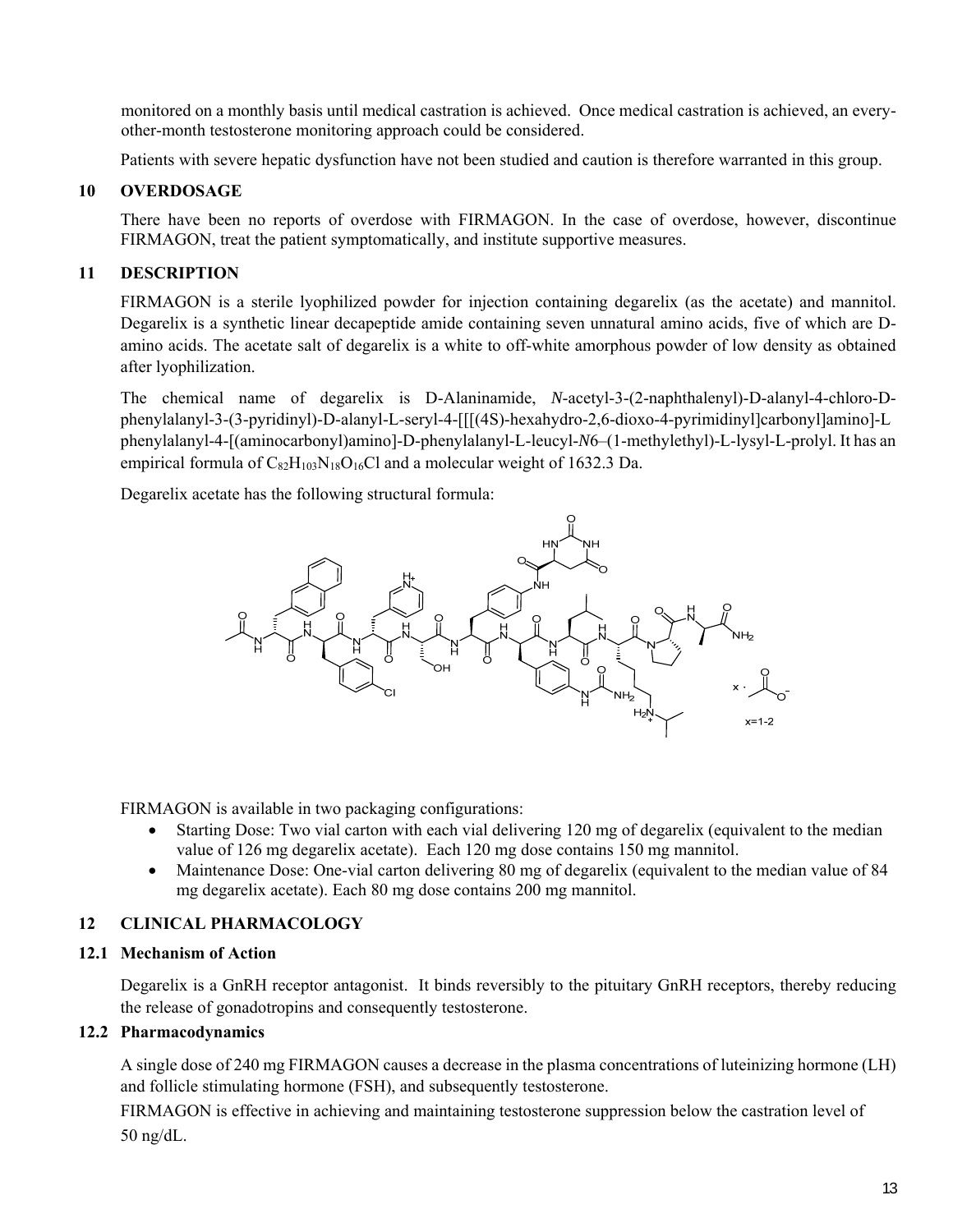## **Figure 1: Plasma Testosterone Levels from Day 0 to 364 for Degarelix 240 mg/80 mg (Median with Interquartile Ranges)**



#### **12.3 Pharmacokinetics**

#### *Absorption*

FIRMAGON forms a depot upon subcutaneous administration, from which degarelix is released to the circulation. Following administration of FIRMAGON 240 mg at a product concentration of 40 mg/mL, the mean Cmax was 26.2 ng/mL (coefficient of variation, CV 83%) and the mean AUC was 1054 ng·day/mL (CV 35%). Typically Cmax occurred within 2 days after subcutaneous administration. In prostate cancer patients at a product concentration of 40 mg/mL, the pharmacokinetics of degarelix were linear over a dose range of 120 to 240 mg. The pharmacokinetic behavior of the drug is strongly influenced by its concentration in the injection solution.

#### *Distribution*

The distribution volume of degarelix after intravenous  $(> 1 \text{ L/kg})$  or subcutaneous administration  $(> 1000 \text{ L})$ indicates that degarelix is distributed throughout total body water. *In vitro* plasma protein binding of degarelix is estimated to be approximately 90%.

### *Metabolism*

<span id="page-13-0"></span>Degarelix is subject to peptide hydrolysis during the passage of the hepato-biliary system and is mainly excreted as peptide fragments in the feces. No quantitatively significant metabolites were detected in plasma samples after subcutaneous administration. *In vitro* studies have shown that degarelix is not a substrate, inducer or inhibitor of the CYP450 or p-glycoprotein transporter systems.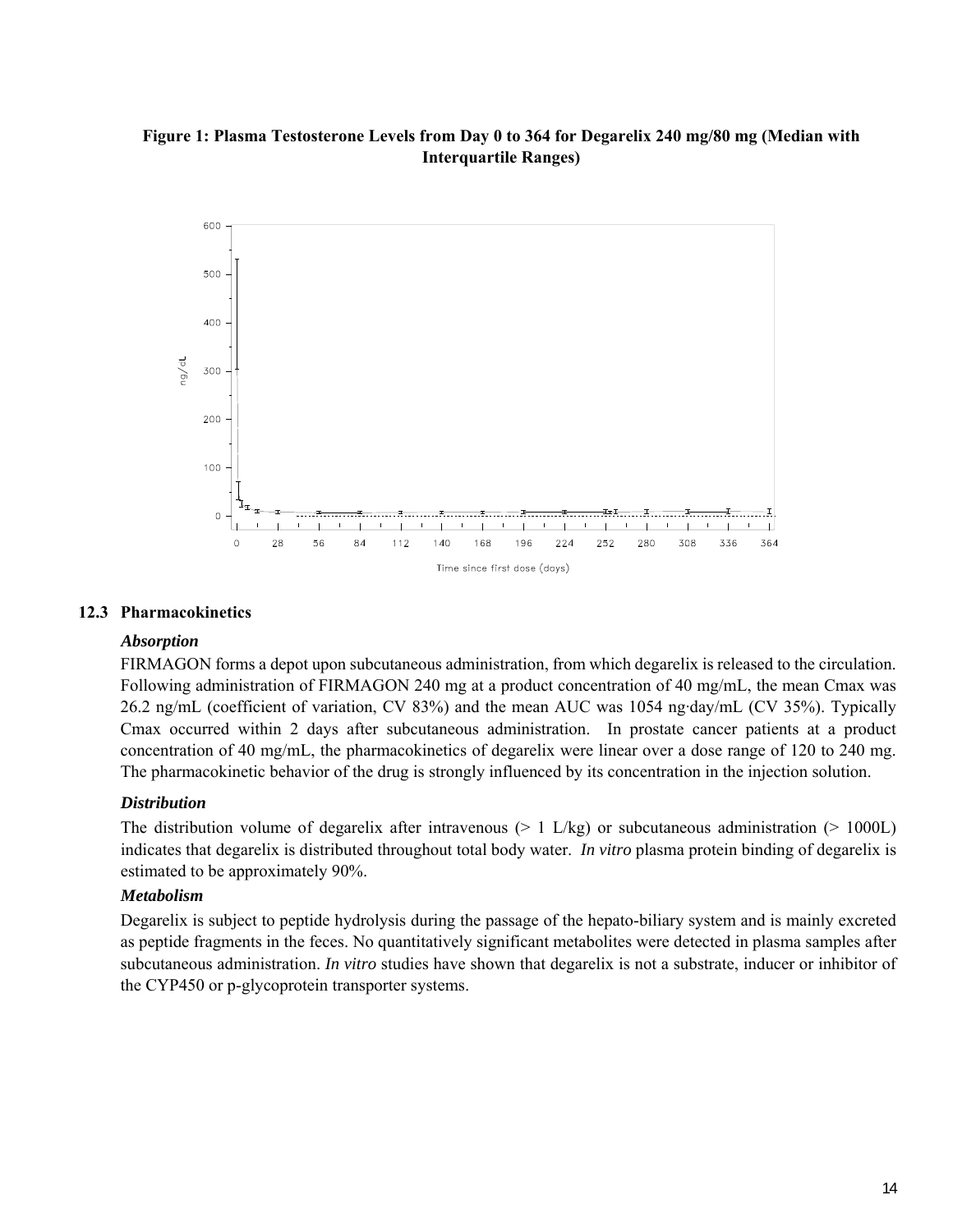# *Excretion*

Following subcutaneous administration of 240 mg FIRMAGON at a concentration of 40 mg/mL to prostate cancer patients, degarelix is eliminated in a biphasic fashion, with a median terminal half-life of approximately 53 days. The long half-life after subcutaneous administration is a consequence of a very slow release of degarelix from the FIRMAGON depot formed at the injection site(s). Approximately 20-30% of a given dose of degarelix was renally excreted, suggesting that approximately 70-80% is excreted via the hepato-biliary system in humans. Following subcutaneous administration of degarelix to prostate cancer patients the clearance is approximately 9 L/hr.

# *Effect of Age, Weight and Race*

There was no effect of age, weight or race on the degarelix pharmacokinetic parameters or testosterone concentration.

# **13 NONCLINICAL TOXICOLOGY**

### **13.1 Carcinogenesis, Mutagenesis, Impairment of Fertility**

Degarelix was administered subcutaneously to rats every 2 weeks for 2 years at doses of 2, 10 and 25 mg/kg (about 9, 45 and 120% of the recommended human loading dose on a mg/m<sup>2</sup> basis). Long term treatment with degarelix at 25 mg/kg caused an increase in the combined incidence of benign hemangiomas plus malignant hemangiosarcomas in females.

Degarelix was administered subcutaneously to mice every 2 weeks for 2 years at doses of 2, 10 and 50 mg/kg (about 5, 22 and 120% of the recommended human loading dose  $(240 \text{ mg})$  on a mg/m<sup>2</sup> basis). There was no statistically significant increase in tumor incidence associated with this treatment.

Degarelix did not cause genetic damage in standard *in vitro* assays (bacterial mutation, human lymphocyte chromosome aberration) nor in *in vivo* rodent bone marrow micronucleus tests.

Single degarelix doses of  $\geq 1$  mg/kg (about 5% of the clinical loading dose on a mg/m<sup>2</sup> basis) caused reversible infertility in male rats. Single doses of  $\geq 0.1$  mg/kg (about 0.5% of the clinical loading dose on a mg/m<sup>2</sup> basis) caused a decrease in fertility in female rats.

## **14 CLINICAL STUDIES**

The safety and efficacy of FIRMAGON were evaluated in an open-label, multi-center, randomized, parallel-group study (NCT00295750) in patients with prostate cancer. A total of 620 patients were randomized to receive one of two FIRMAGON dosing regimens or leuprolide for one year:

- a. FIRMAGON at a starting dose of 240 mg (40 mg/mL) followed by monthly doses of 80 mg (20 mg/mL) subcutaneously,
- b. leuprolide 7.5 mg intramuscularly monthly.
- c. FIRMAGON at a starting dose of 240 mg (40 mg/mL) followed by monthly doses of 160 mg (40 mg/mL) subcutaneously.

FIRMAGON is not approved for use with monthly doses of 160 mg (40 mg/mL) subcutaneously.

Serum levels of testosterone were measured at screening, on Day 0, 1, 3, 7, 14, and 28 in the first month, and then monthly until the end of the study.

<span id="page-14-0"></span>The clinical trial population ( $n=610$ ) across all treatment arms had an overall median age of approximately 73 (range 50 to 98). The ethnic/racial distribution was 84% white, 6% black and 10% others. Disease stage was distributed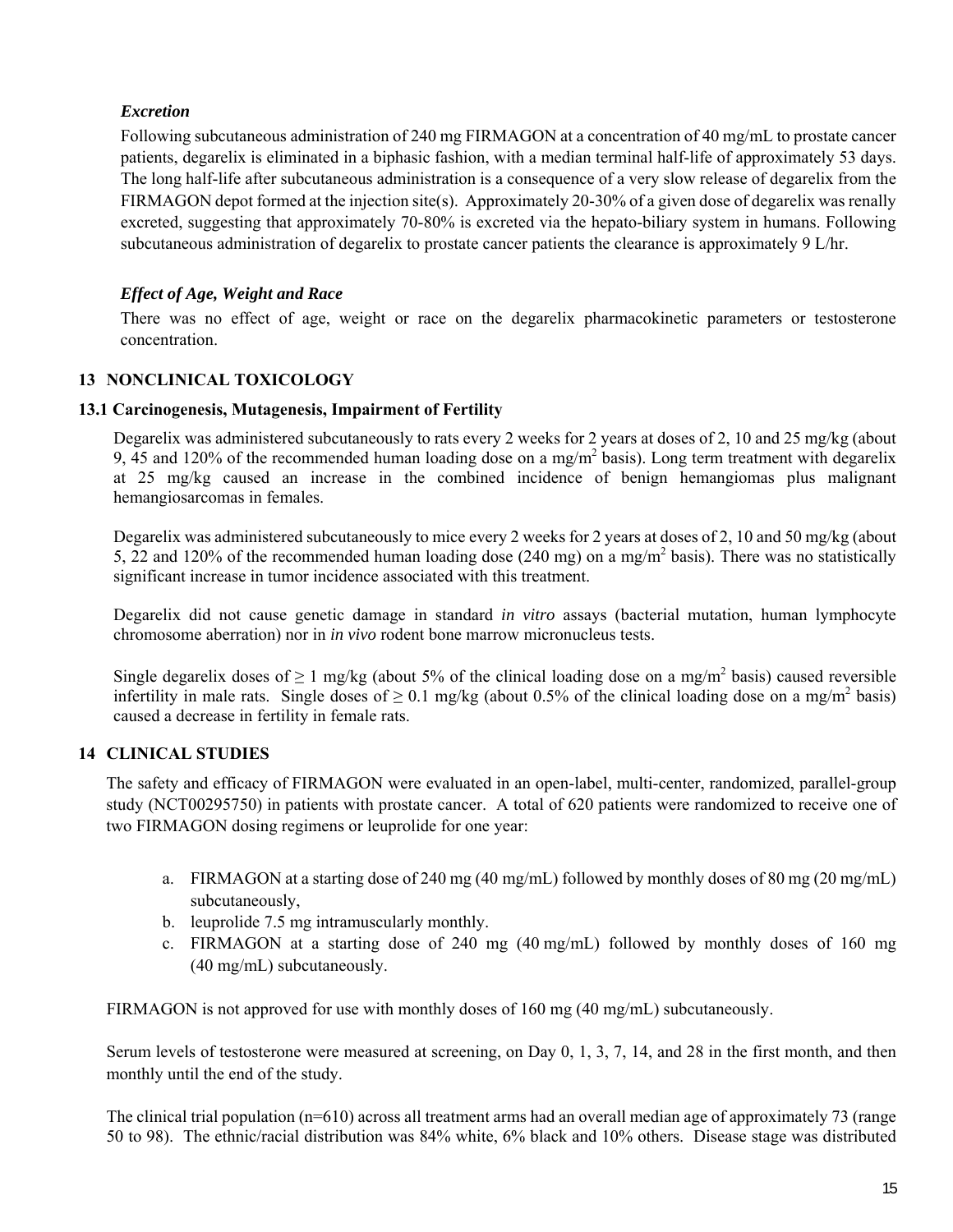approximately as follows: 20% metastatic, 29% locally advanced (T3/T4 Nx M0 or N1 M0), 31% localized (T1 or T2 N0 M0) and 20% classified as other (including patients whose disease metastatic status could not be determined definitively - or patients with PSA relapse after primary curative therapy). In addition, the median testosterone baseline value across treatment arms was approximately 400 ng/dL.

The primary objective was to demonstrate that FIRMAGON is effective achieving and maintaining testosterone suppression to castration levels ( $T \le 50$  ng/dL) during 12 months of treatment. The results are shown in Table 3.

|                                                  | <b>FIRMAGON</b><br>$240/80$ mg<br>$N = 207$ | Leuprolide<br>$7.5 \text{ mg}$<br>$N = 201$ |
|--------------------------------------------------|---------------------------------------------|---------------------------------------------|
| No. $of$<br>Responders                           | 202                                         | 194                                         |
| <b>Castration Rate</b><br>$(95\% \text{ Cls})^*$ | 97.2%<br>(93.5; 98.8)                       | $96.4\%$<br>(92.5; 98.2)                    |

# **Table 3: Medical Castration Rates (Testosterone ≤ 50 ng/dL) from Day 28 to Day 364**

\* Kaplan Meier estimates within group

 Percentage changes in testosterone from baseline to Day 28 (median with interquartile ranges) are shown in [Figure](#page-15-0)  [2 a](#page-15-0)nd the percentages of patients who attained the medical castration of testosterone  $\leq 50$  ng/dL are summarized in [Table 4.](#page-16-1) 

# <span id="page-15-1"></span><span id="page-15-0"></span>**Figure 2: Percentage Change in Testosterone from Baseline by Treatment Group until Day 28 (Median with Interquartile Ranges)**

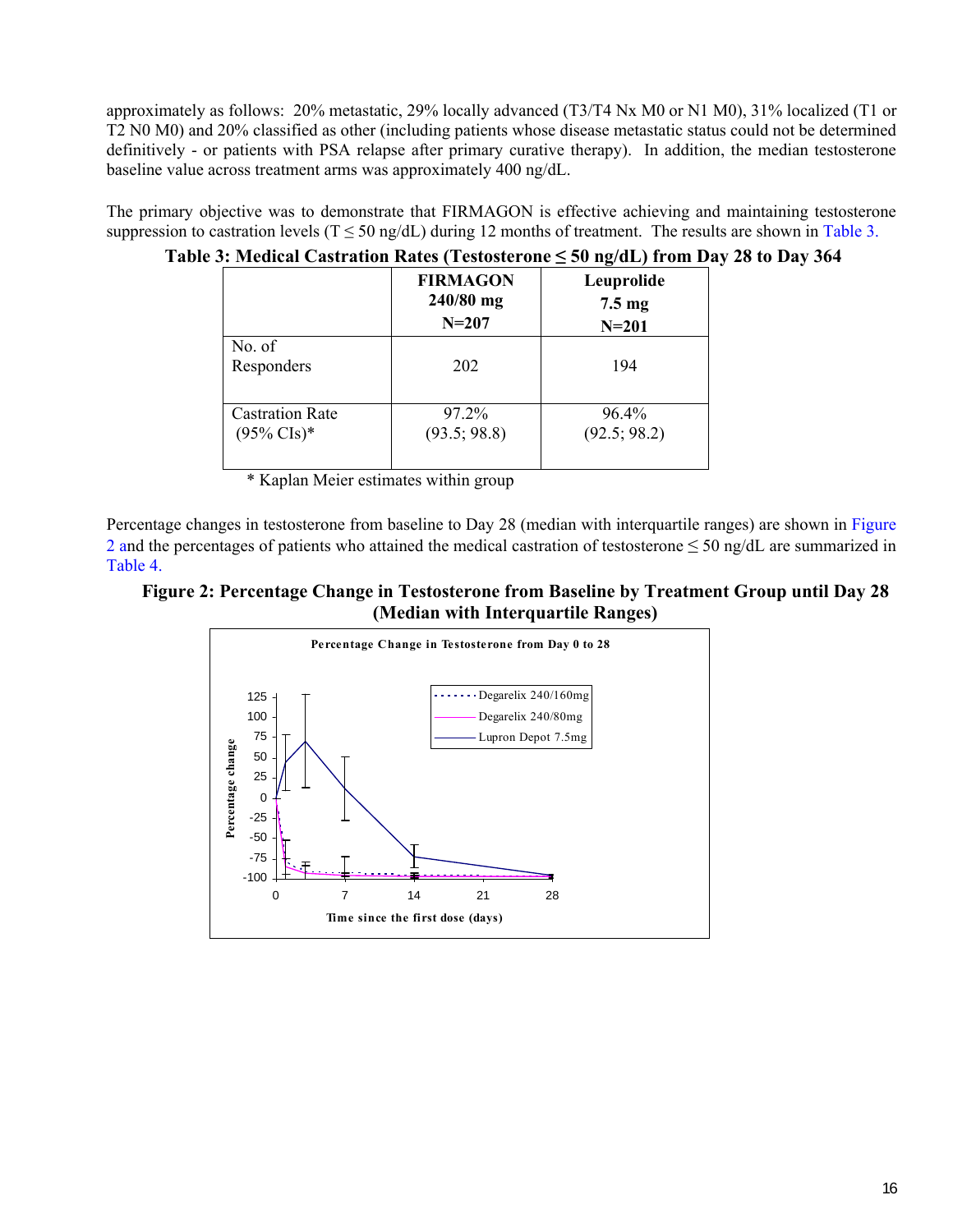|           | <b>FIRMAGON</b><br>240/80 mg<br>$N = 207$ | Leuprolide<br>$7.5 \text{ mg}$<br>$N=201$ |
|-----------|-------------------------------------------|-------------------------------------------|
| Day 1     | 52%                                       | $0\%$                                     |
| Day 3     | 96%                                       | 0%                                        |
| Day 7     | 99%                                       | $1\%$                                     |
| Day 14    | 99%                                       | 18%                                       |
| 28<br>Dav | 100%                                      | 100%                                      |

# **Table 4: Percentage of Patients Attaining Testosterone ≤ 50 ng/dL within the First 28 Days**

In the clinical trial, PSA levels were monitored as a secondary endpoint. PSA levels were lowered by 64% two weeks after administration of FIRMAGON, 85% after one month, 95% after three months, and remained suppressed throughout the one year of treatment. These PSA results should be interpreted with caution because of the heterogeneity of the patient population studied. No evidence has shown that the rapidity of PSA decline is related to a clinical benefit.

## **16 HOW SUPPLIED/STORAGE AND HANDLING**

FIRMAGON is available as:

- NDC 55566-8403-1, Starting dose One carton contains: Two single-dose vials each delivering 120 mg of degarelix in a white to off-white lyophilized powder for injection Two prefilled syringes each containing 3 mL of Sterile Water for Injection, USP Two vial adapters Two administration needles
- NDC 55566-8303-1, Maintenance dose One carton contains: One single-dose vial delivering 80 mg of degarelix in a white to off-white lyophilized powder for injection One prefilled syringe containing 4.2 mL of Sterile Water for Injection, USP One vial adapter One administration needle

Store at 20°C to 25°C (68°F to 77°F); excursions permitted to 15°C to 30°C (59°F to 86°F). [see USP Controlled Room Temperature].

## **17 PATIENT COUNSELING INFORMATION**

*Advise the patient to read the [FDA-approved patient labeling \(Patient Information\).](#page-18-0)* 

### **Hypersensitivity**

 Inform patients that if they have experienced severe hypersensitivity with degarelix or to any of the product components, FIRMAGON is contraindicated *[\[see Contraindications \(4\)\]](#page-7-0).* Instruct patients to immediately report signs of a severe hypersensitivity reaction *[\[see Warnings and Precautions \(5.1\)\].](#page-7-0)*

### QT Interval Prolongation

 Advise patients that androgen deprivation therapy treatment with FIRMAGON may prolong the QT interval. Inform patients of the signs and symptoms of QT prolongation. Advise patients to contact their healthcare provider immediately for signs or symptoms of QT prolongation *[\[see Warnings and Precautions \(5.2\)\].](#page-8-0)* 

### Androgen Deprivation

<span id="page-16-1"></span><span id="page-16-0"></span> Inform patients about adverese reactions related to androgen deprivation therapy with FIRMAGON, including hot flashes, flushing of the skin, increased weight, decreased sex drive, and difficulties with erectile function *[\[see Adverse Reactions \(6.1\)\]](#page-8-0)*.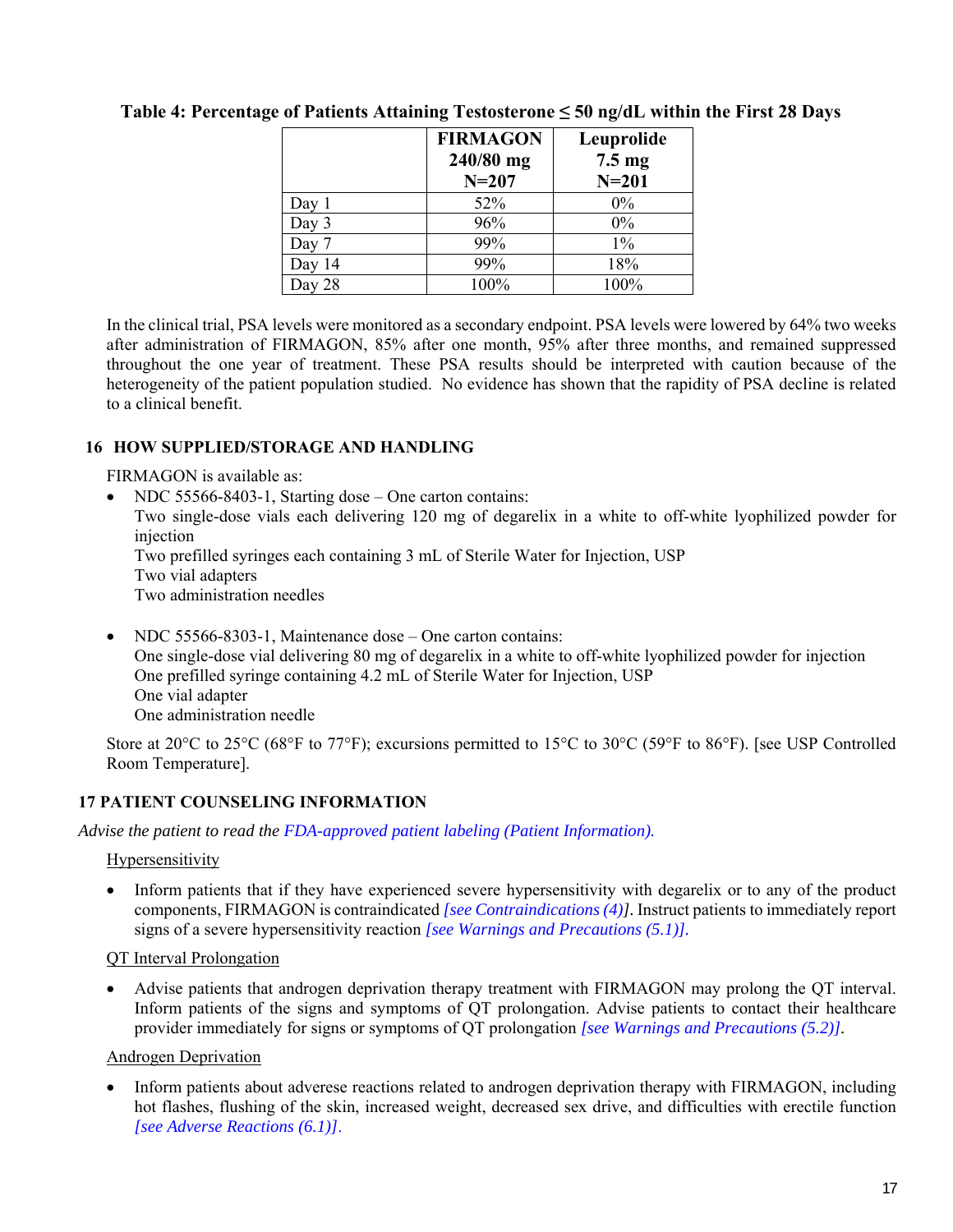Injection Site Reactions

 Inform patients that FIRMAGON may cause redness, swelling, and itching at the injection site. Advise patients that these adverse reactions are usually mild, self limiting, and decrease within three days *[\[see Adverse Reactions](#page-8-0)  [\(6.1\)\]](#page-8-0)*.

**Infertility** 

Inform patients that FIRMAGON may cause infertility *[\[see Use in Specific Populations \(8.3\)\].](#page-11-0)*

# **MANUFACTURED FOR:**



FERRING PHARMACEUTICALS INC., PARSIPPANY, NJ 07054 Manufactured in Germany

02/2020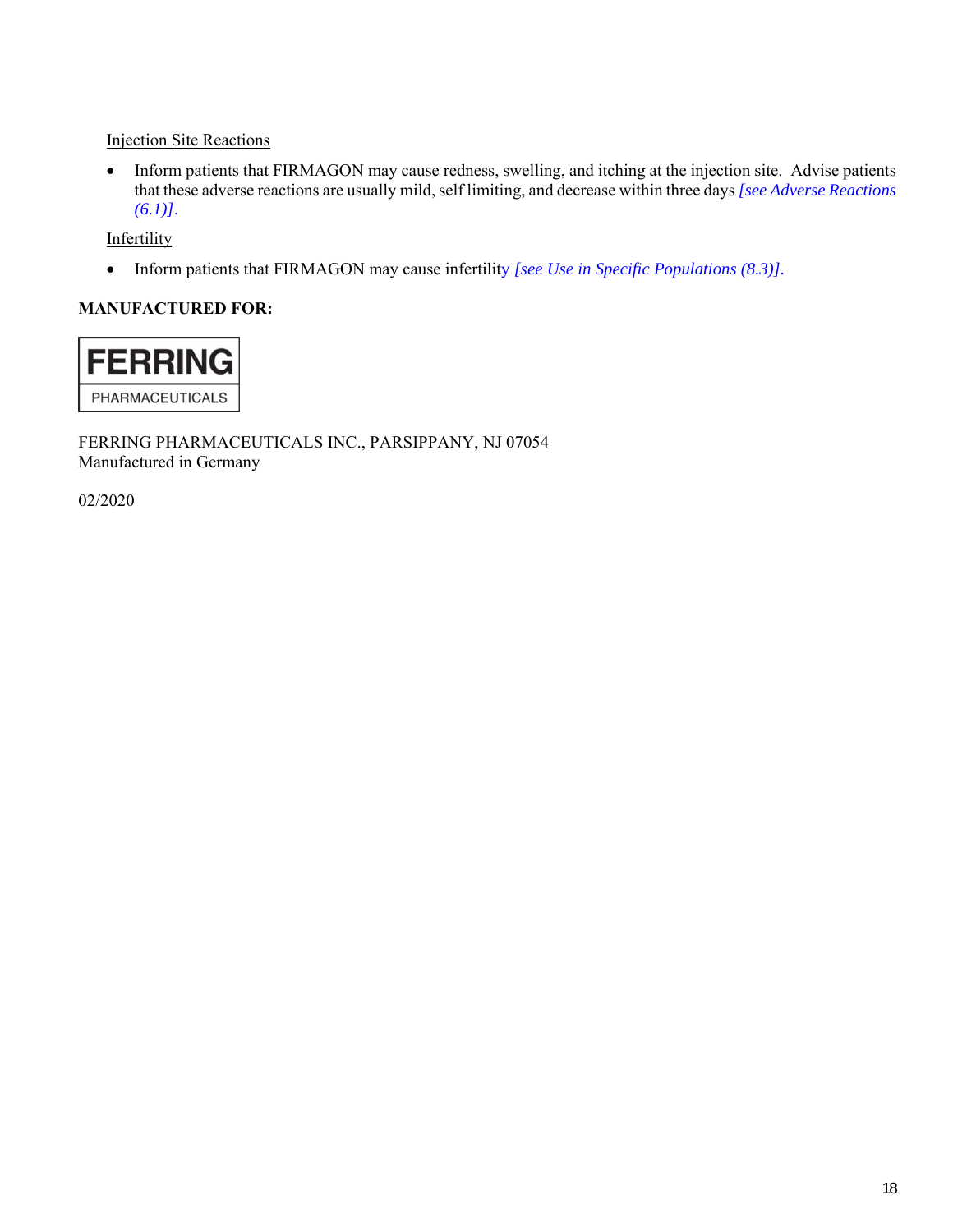## **Patient Information**

#### FIRMAGON (FIRM-uh-gahn)

(degarelix for injection)

### **What is FIRMAGON?**

FIRMAGON is a prescription medicine used in the treatment of advanced prostate cancer. It is not known if FIRMAGON is safe or effective in children.

## **Who should not receive FIRMAGON?**

Do not receive FIRMAGON if you are allergic to degarelix or any ingredient in FIRMAGON. See the end of this leaflet for a complet[e list of ingredients](#page-19-0) in FIRMAGON.

Talk to your healthcare provider before receiving FIRMAGON if you have any of these conditions.

### **Before receiving FIRMAGON, tell your healthcare provider about all your medical conditions, including if you:**

- have any heart problems including a condition called long QT syndrome.
- have problems with blood levels such as sodium, potassium, calcium, and magnesium
- have kidney or liver problems
- are pregnant or plan to become pregnant. FIRMAGON can cause harm to your unborn baby and loss of pregnancy (miscarriage)
- are breastfeeding or plan to breastfeed. It is not known if FIRMAGON passes into your breast milk. You and your healthcare provider should decide if you will receive FIRMAGON or breastfeed. You should not do both.

**Tell your healthcare provider about all the medicines you take**, including prescription and over-the-counter medicines, vitamins, and herbal supplements.

Know the medicines you take. Keep a list of them and show it to your healthcare provider and pharmacist when you get a new medicine.

## **How will I receive FIRMAGON?**

You will receive an injection of FIRMAGON from your healthcare provider.

- The injection site will always be in the stomach (abdominal area). The injection site will change within the stomach area each time you receive a dose of FIRMAGON.
- Two injections are given as a first dose. The following monthly doses are one injection.
- Do not rub or scratch the injection site. Make sure your injection site is free of any pressure from belts, waistbands or other types of clothing.
- Always set up an appointment for your next injection.

## **What are the possible side effects of FIRMAGON?**

### **FIRMAGON can cause serious side effects, including:**

- **Serious allergic reactions.** Get medical help right away if you get any of these symptoms:
	- o trouble breathing or wheezing o severe itching o swelling of your face, lips, mouth, or tongue
- **Disorder of the heart's electrical activity.** Your healthcare provider may do tests during treatment with FIRMAGON to check your heart for a condition called long QT syndrome.

### **The common side effects of FIRMAGON include:**

- injection site pain, redness, and swelling
- weight gain

• hot flashes

- increase in some liver enzymes
- Other side effects include decreased sex drive and erectile function problems.

<span id="page-18-0"></span>Tell your healthcare provider if you have any side effect that bothers you or that does not go away. These are not all the possible side effects.